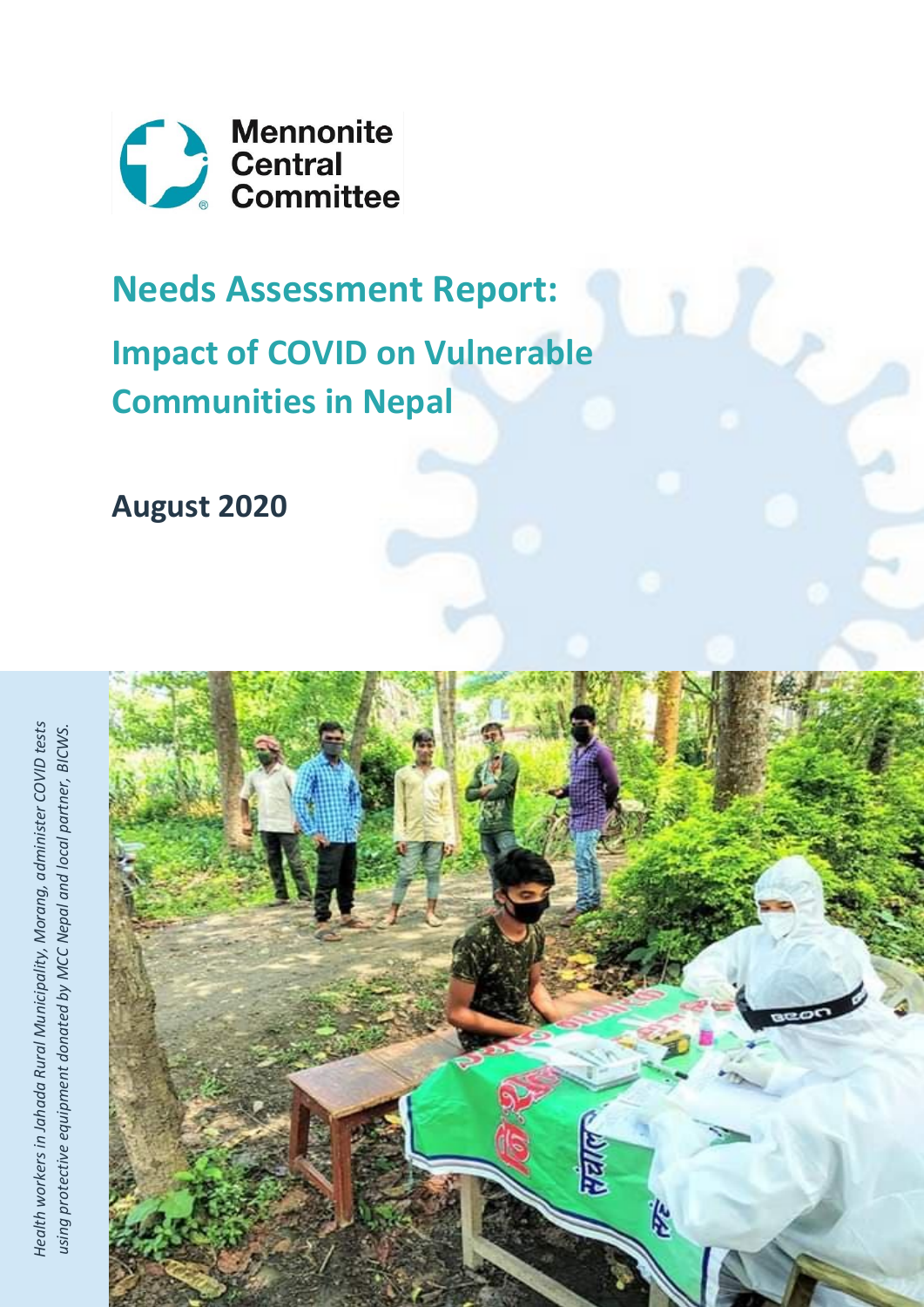#### **Introduction**

The World Health Organization (WHO) declared the new coronavirus, COVID-19, a global pandemic on March 11, 2020. The virus was initially slow to spread to Nepal. However, positive cases are now increasing more rapidly, with nearly 40,000 cases reported as of September 1, 2020. While 99% of those who test positive are asymptomatic and to date 250 have died, there are concerns about the capacity of Nepal's hospitals to respond to the pandemic as cases continue to rise. The Government of Nepal proactively responded to the pandemic by instating a strict nationwide lockdown that began March 24 and lasted 120 days – in which borders were sealed and everything except essential food and medical services was banned – followed by waves of lockdowns and restrictions of varying degrees. Implications of lockdown have included restrictions on travel and transportation; closure of schools, businesses and restaurants; shutdown of Nepal's tourist industry; and loss of labor jobs, particularly among migrant workers.

Mennonite Central Committee (MCC), a global relief, development, and peace organization, has worked in Nepal since 2009. The vision of MCC Nepal is greater dignity and opportunity for marginalized people by accompanying local partners to develop and implement programs based on the priorities of the communities they serve. In addition to its on-going community development programs, MCC has supported initial COVID relief materials via local partners.

### **Rationale for Rapid Needs Assessment**

The purpose of the needs assessment is to assess the social and economic impacts of the COVID pandemic and lockdown on the communities in which MCC's partners work. The analysis provided in this report will improve the capacity of MCC and locally-based partners to pivot current community development activities as needed and prioritize future programming.

### **Methodology**

A rapid needs assessment was conducted via a quantitative survey among 520 participants in MCCsupported projects across 3 districts: Morang, Dhading and Lalitpur. For each MCC-supported project, survey respondents were randomly selected from project participants, with sample sizes based on a >90% confidence level and <10% margin of error.

**520**

**survey participants 73% female | 27% male**

Data was gathered by MCC partners' field staff who hold the closest relationships with project participants. Surveys were conducted either over the phone or in person, per local guidance. Data was collected via Kobo Toolkit, with responses to survey questions inputted by phone app then uploaded for MCC's assessment and analysis.

Surveys were conducted in MCC partners' working areas: Brethren in Community Welfare Society (BICWS) in Jahada Rural Municipality (RM), Morang; Hilly Rural Development Organization of Northern Morang (HRDON) in Letang RM, Morang; KOSHISH Mental Self Help Organization in Lalitpur; Rural Institute for Community Development (RICOD) in Mahankal & Bagmati RMs, Lalitpur; and Shanti Nepal in Benighat-Rorang, Gajuri, Gangajamuna & Rubivalley RMs, Dhading.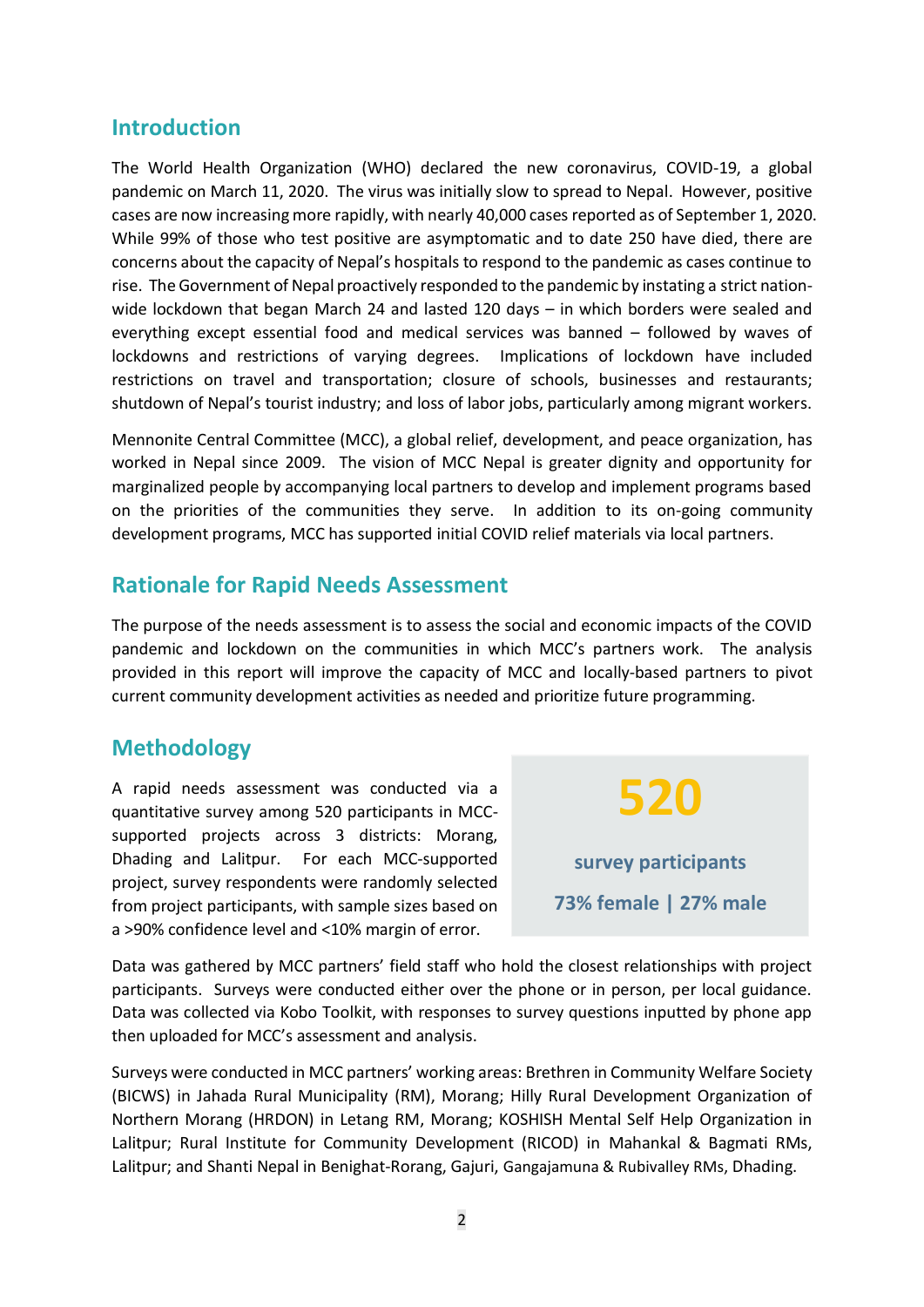# **Impact on Food Security**

While lockdowns significantly reduce the risk of COVID transmission, they also have a critical economic impact, especially on already vulnerable populations. Impacts on household income levels and ability to access adequate food have been immediately felt in Nepal.

Among respondents, 51% report that their household food consumption practices have changed as a result of COVID. The most common of these dietary changes include eating less protein (33%), eating less fresh fruits and vegetables (30%), eating less frequently (30%), eating smaller portions of food (28%), and purchasing lower quality foods (27%). In order to cope with increased food insecurity, participants are using the following strategies:



Lockdowns and restrictions on movement have resulted in less food available in local markets. Among respondents, 41% reported that there has not been adequate food available to purchase, especially animal proteins (36% of respondents report a shortage), lentils and legumes (36%), rice (32%) and fruits and vegetables (31%).

Increased food insecurity is also a result of the increased cost of food goods (due to restrictions in transportation and sealing of Nepal's border). Significantly, 87% of respondents report that the costs of some or all food items have increased, with 55% reporting an increase of more than 25% compared to normal prices.



While many local governments and civil society organizations have provided short-term food aid to vulnerable households, continued collaboration between public and private stakeholders is necessary to ensure adequate food availability.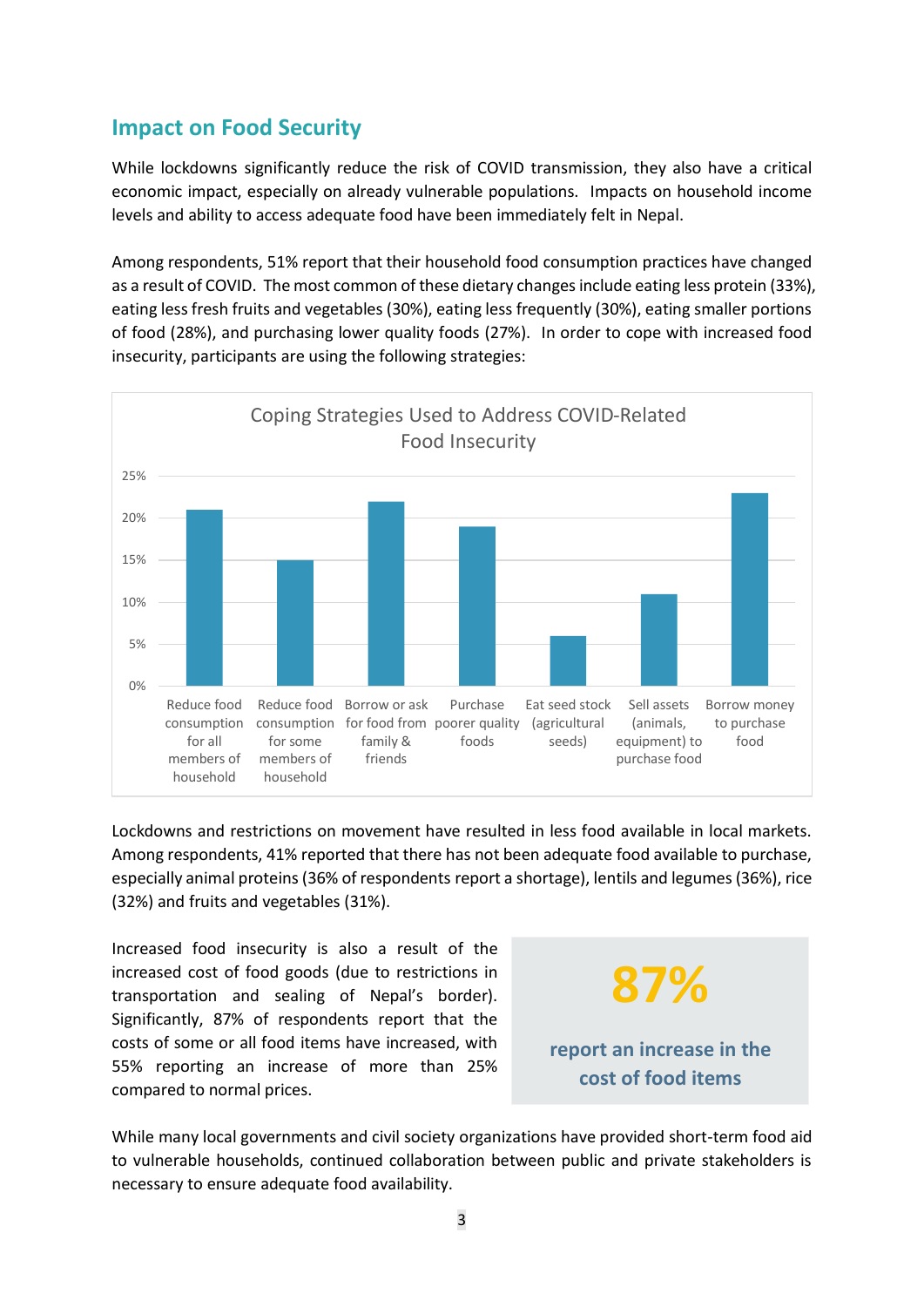#### **Impact on Household Income**



Of critical concern is the fact that 76% of households report a decrease in income during COVID. Among them, 79% report a decrease in income of more than 25%.

### **report loss of income due to COVID**

**76%**

There are several reasons for this significant reduction in income. First, a majority of respondents have lost their regular form of formal or informal employment. Secondly, while most respondents are rural smallholder farmers who rely on subsistence agriculture or semi-commercial production for their livelihoods, 18% normally receive remittances from family members who

have migrated to India or abroad for work. Of these, 88% report that remittances have decreased as a result of COVID layoffs or pay cuts, with nearly half reporting a decrease of more than 50%.



Restricts on movement make it very challenging for farmers to earn income from crop production: 59% of participants have experienced difficulty accessing the agricultural inputs they need, including fertilizer (48%), pesticides (42%), seeds (42%), and farm tools/machinery (24%). In addition, 73% of those whose livelihoods are dependent on agriculture have had difficulty getting their foods to market, primarily because of travel restrictions (76%) and/or lack of access to transportation (63%).

The needs assessment reveals that maintaining access to markets should be prioritized in order to minimize the economic impacts of COVID, particularly on the lives of rural farmers.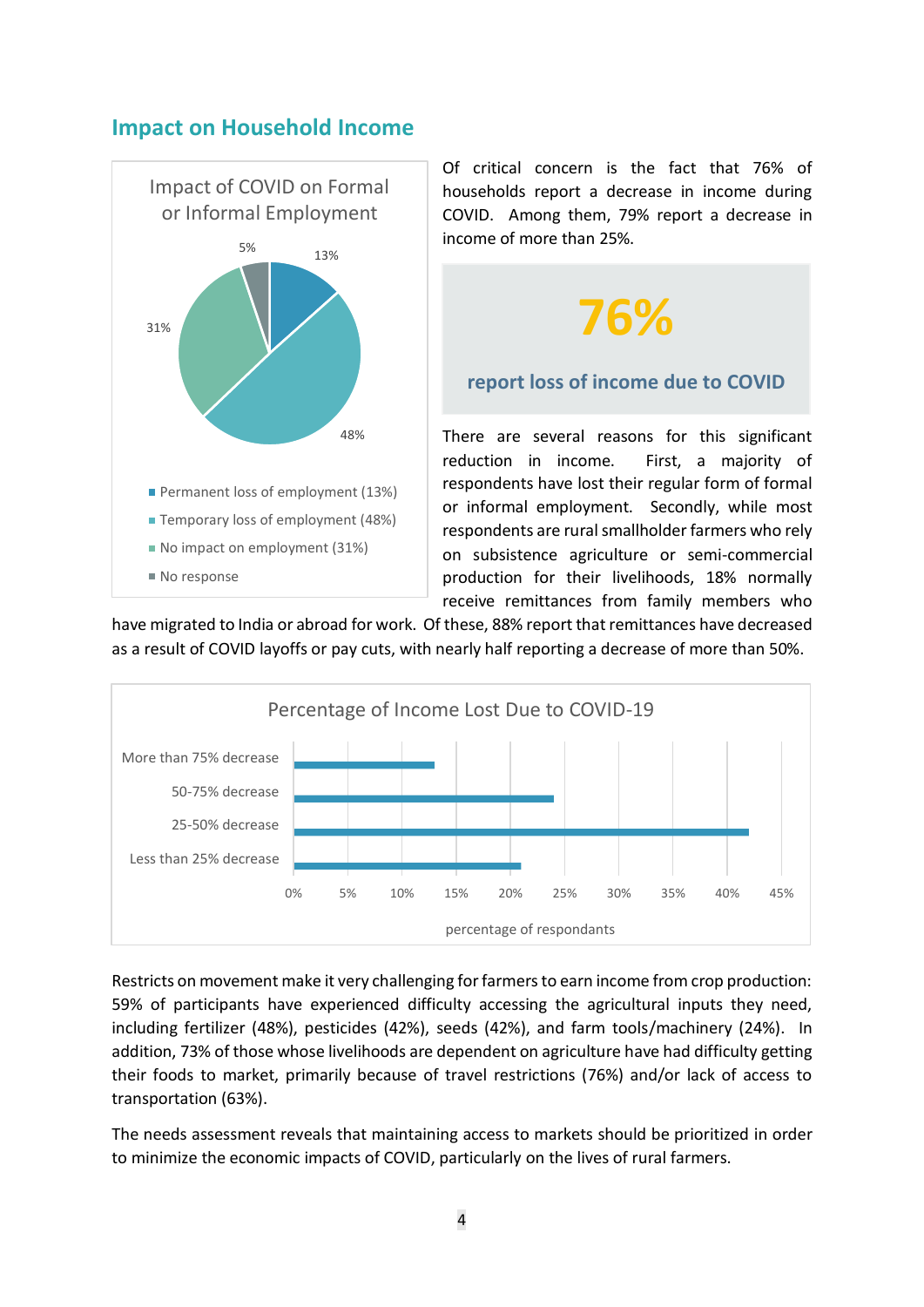# **Capacity for Reducing Risk of COVID**

Among the preventative measures to reduce the risk of COVID, the WHO recommends frequent hand washing, mask wearing and social distancing. Access to adequate health services is also an urgent need if or when COVID begins spreading more rapidly in Nepal's rural areas.

Among respondents, 72% have a water tap at their own home, while 24% share a communal tap with neighbors and the remaining 3% either purchase water or get it through other means. Thus, nearly all respondents have nearby access to water for hand washing.

While 65% have a health center in their village, only 7% responded that they could be treated for COVID symptoms at their nearby health center: a significant concern for those in remote areas who may not be able to access larger COVID treatment centers in urban centers.

**do not have a water tap for hand washing at their own home**

**28%**

Central and local level governments, civil society organizations and the private sector have collaborated to actively promoted awareness about COVID prevention throughout Nepal, primarily through radio, TV and phone messaging. Messaging emphasizes a "SMS" approach: sanitation, masks, social distancing.

When asked an open-ended question about how to minimize the risk of contracting COVID-19, survey respondents gave the following answers:



From this data it is evident that sufficient awareness about hand washing has spread to rural areas. However, there may be a need for more messaging about the preventative measures (masks and social distancing) that align with recent research on COVID transmission through breathing infected particles in the air.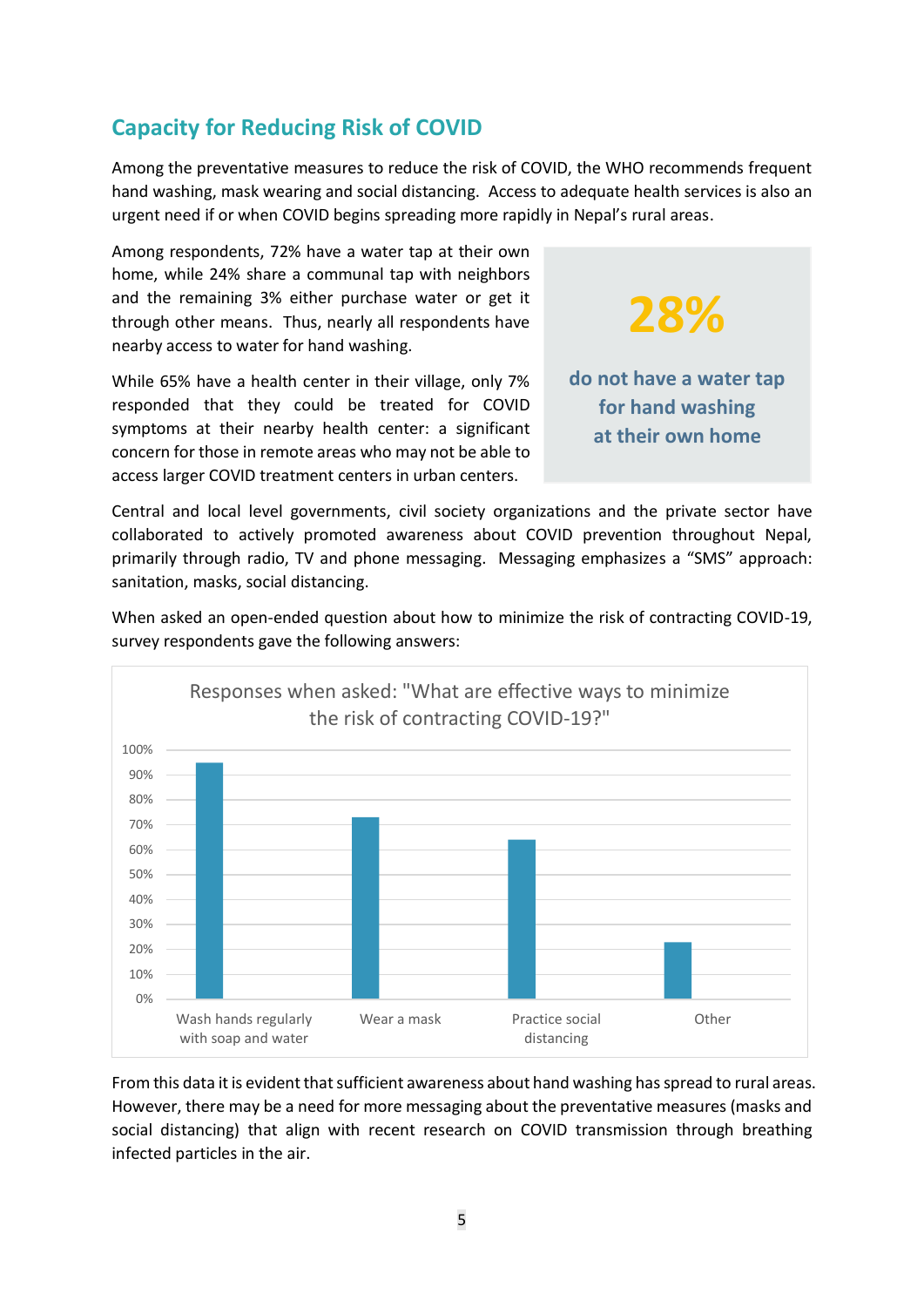# **Impact on Children's Education**

Among respondents, 449 have school-age children. Of these, 76% of their children have not been able to learn from home or continue their studies since schools were closed in March. These parents indicated that their children are experiencing difficulties not being in the classroom.



Perhaps most striking is the fact that 69% of parents say that extended school closures will likely or possibly impact their children's ability to resume studies when schools do reopen. Every effort should be made to support safe and effective alternatives for students to continue their education in some capacity.

**76%**

## **of children have not been able to continue their studies**

# **Impact on Stress and Household Conflict**

Globally, there have been reports of increased instances of psychological distress, household conflict, domestic abuse, trafficking and child marriage during lockdown. Awareness about and access to resources for mental health, conflict mediation, and assistance for those experiencing abuse are especially critical during lockdowns and periods of intense stress.

Within households, 21% report that COVID has increased conflict. In some cases (for 59% of respondents) there are local services available for conflict mediation, while others are not sure if help is available to them. COVID has increased stress for a majority of respondents:

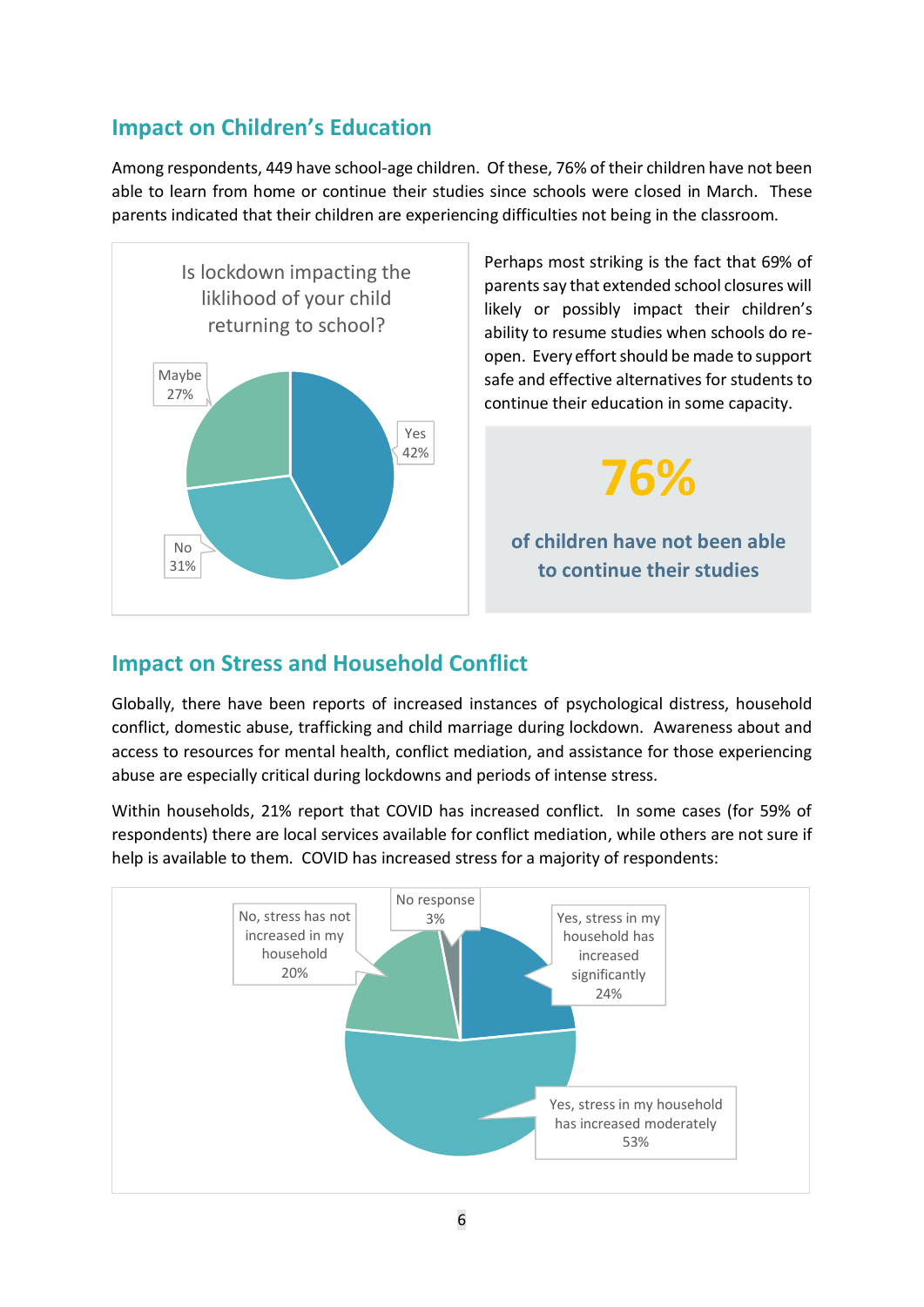# **Summary of Significant Findings**

- Some vulnerable households in MCC-supported working areas have received temporary food relief support, but there is a growing risk of food insecurity with 51% of households reporting that they have had to change their food consumption habits due to COVID.
- Restrictions on movement of people and goods, while intended to protect citizens, have had a massive impact on local economies, with 76% of respondents reporting loss of income due to COVID.
- Only 7% of respondents have a nearby health facility where they could go for COVID treatment if they test positive and experience symptoms.
- Children are among those most vulnerable to the impacts of lockdown, with 76% reporting that they have had no support to continue their studies since schools closed in March.
- The 77% of survey respondents reporting increased stress due to COVID and 21% reporting increases in household conflict indicate the tole that the pandemic has taken on people's mental health, social well-being and access to support services.

# **Recommendations**

Based on the experience of the MCC team and partners, and the findings of this assessment, the following recommendations may shape MCC-supported programming for the duration of the pandemic and should be further explored, as relevant to each partner's unique context:

#### *Health and Safety*

- Implement programming safely and responsibly through individual or small group interactions (using masks and social distancing) rather than larger group trainings in order to comply with government mandated protocol and reduce the risk of COVID transmission.
- Emphasize awareness about the spread of COVID through the air, the need to wear masks and maintain social distancing, and to avoid indoor gatherings and crowded places.
- Maintain regular collaboration with municipality health sections to ensure health posts have adequate protective equipment and facilities for isolation and quarantine.
- Communication about where community members should go if they begin experiencing COVID symptoms should be clearly passed to project participants.
- MCC and partners should actively work to correct rumors and misinformation about COVID that contribute to people's anxiety.

#### *Food Security and Livelihoods*

- Work closely with local government bodies, agricultural cooperatives and other stakeholders to ensure smallholder farmers can access markets for selling agricultural goods and purchasing inputs. The limited availability of imported goods, fertilizers and pesticides during the pandemic may be an opportunity to promote locally grown and/or organic produce.
- Maintain regular follow-up with project participants in person or via phone to ask about household food security; while some families in MCC partners' working areas have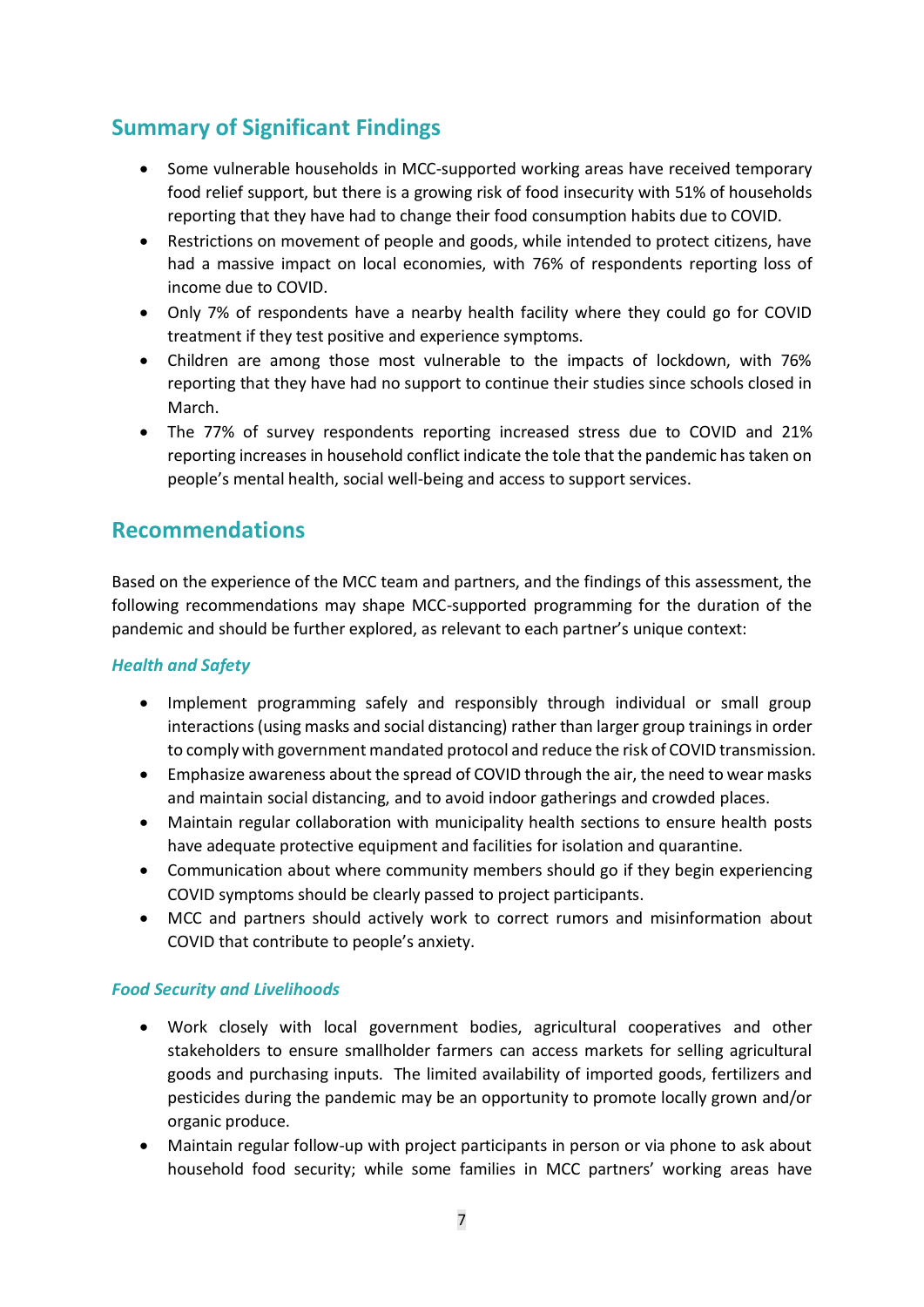received temporary food relief, continued collaboration with municipalities is necessary if further food distributions are needed. Food distributions should include protein and nutrient-rich foods as there are more often shortages of these items in local markets.

• Prioritize entrepreneurship and job creation, especially for those who lost their jobs, with an emphasis on youth who had migrated abroad for work and have since returned home.

#### *Children's Education*

- In collaboration with local education offices, there is an urgent need to identify and implement effective options for primary school students who do not have access to internet and other technologies to continue their education from home.
- Ensure local schools have access to the printed materials for at-home learning that have been jointly developed by the Ministry of Education and development partners. Explore the possibility of supporting at-home learning through recruiting short-term volunteers for individual and small group support.
- The combined risks of children's long-term absence from school with increased levels of stress and violence may make children especially vulnerable to early marriage, trafficking and sexual exploitation. COVID awareness activities should be accompanied by awareness about child protection and safeguarding measures.

#### *Pyscho-Social Wellbeing*

- Maintain regular communication with project participants over the phone or, when possible, through at-home visits. Ensure that participants have a safe space to share.
- Network with locally based public and private service providers who support those experiencing violence or abuse of any kind. Share information about these services and hotline numbers with project participants.

### **COVID Response in Nepal**

The Government of Nepal's Ministry of Health and Population is leading the country's response to COVID in collaboration with UN and bilateral agencies, international development partners and INGOs. Likewise, civil society organizations including local NGOs are playing an active on-theground role in spreading awareness, identifying needs and advocating for necessary supports.

Food relief is the most common government scheme that has supported those most impacted by COVID, such as day laborers. The federal government provided protocol for food relief, with guidelines for selecting participants and amounts of food supplies (30kg rice, 3kg lentil, 2kg salt, 2L oil, 2kg sugar, 4 bars soap) to feed one family for two weeks. However, food relief packages in MCC partners' working areas varied by municipality. Local governments have also been active in spreading COVID awareness and safety messaging. Some municipalities have planned additional schemes, such as providing agricultural subsidies or supporting returnee migrant laborers, although in most cases these schemes have not yet started.

All municipalities have established local quarantine centers for returnees from India and those whom the government has repatriated from abroad. Health facilities have also been equipped with PPE, masks, gloves and sanitizer to ensure safety. Again, the level of preparedness in quarantine centers and health facilities varies significantly from one municipality to the next.